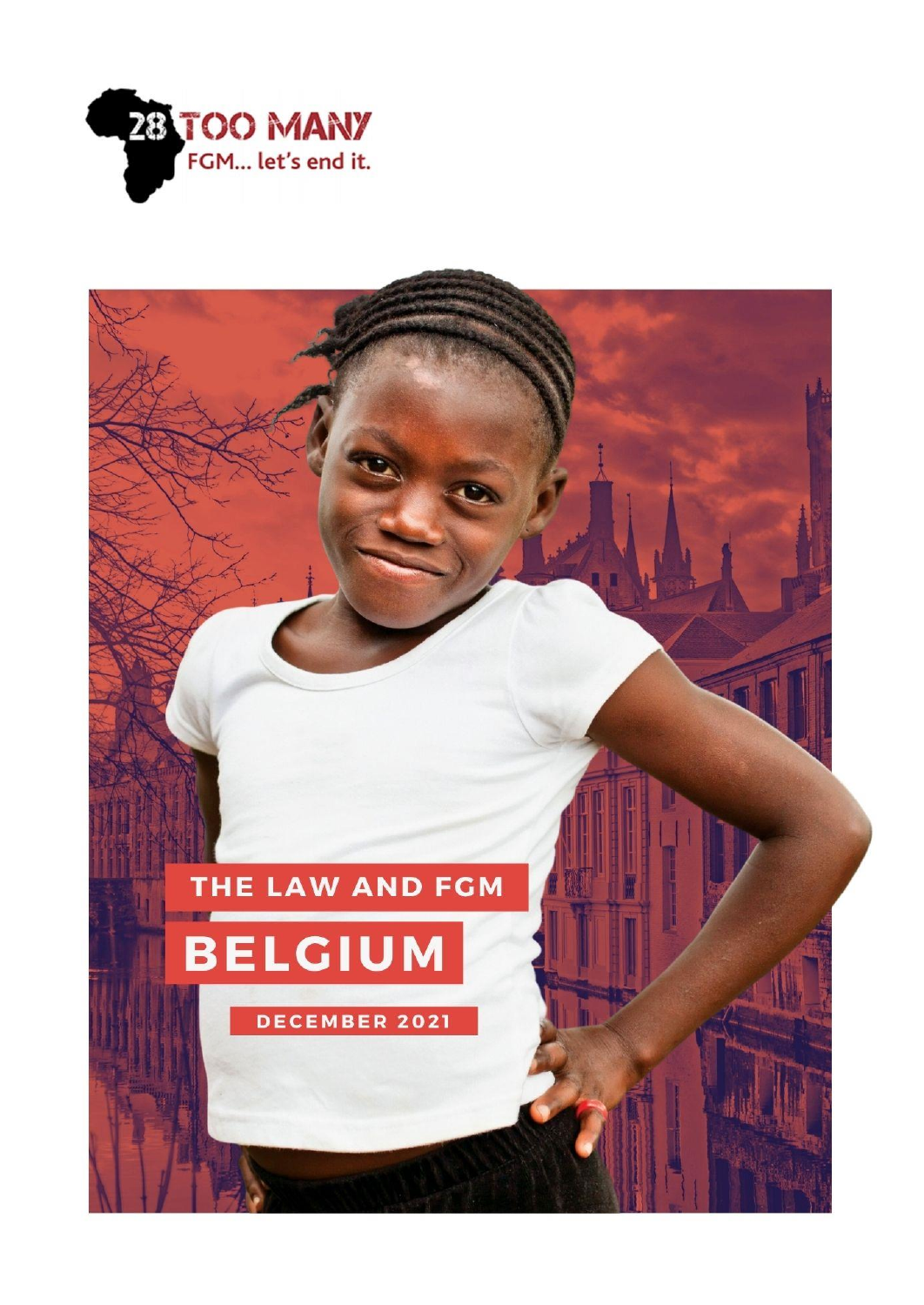## **National Legal Framework**

#### **Overview of National Legal Framework in Belgium**

#### *National legislation:*

| X            | Specific law/provision criminalising FGM                                   |
|--------------|----------------------------------------------------------------------------|
| X            | Provides a definition of FGM                                               |
| $\checkmark$ | Criminalises the performance of FGM                                        |
|              | Criminalises the procurement, arrangement and/or assistance of acts of FGM |
| X            | Obligation to report incidents of FGM to the authorities                   |
| $\checkmark$ | Criminalises the participation of medical professionals in acts of FGM     |
|              | Extraterritorial application regardless of double criminality              |

### **Introduction**

Belgium is a country in north-western Europe with an estimated population of 11.5 million.<sup>1</sup> Belgium is a federal constitutional monarchy with a parliamentary democracy. It has a civil-law legal system.

#### **FGM Prevalence**

In 2018 a prevalence study was published by the Groupe pour l'Abolition de Mutilations Sexuelles-Belgique (*GAMS Belgium*) for the Belgian Institute for the Equality of Women and Men and the Federal Governmental service for public health. The study estimated that, in 2016, approximately 17,273 women and girls who had undergone female genital mutilation (*FGM*) were living in Belgium and that a further 8,644 women and girls living in Belgium were at risk of undergoing FGM in the coming years if no preventative steps were taken. The majority of these women and girls are from Egypt, Ethiopia, Guinea, Ivory Coast and Somalia. They are spread throughout the entire country, but the greatest concentration is in Flanders. Most live in Brussels, Antwerp and Liège.<sup>2</sup>

### **National Legal Framework**

#### **General Law**

There is no specific FGM law in Belgium, although FGM is criminalised in Belgium under a specific provision on FGM in general criminal law.

**Article 409(1) of the Criminal Code of the Kingdom of Belgium (1867, as amended 2021)** (the *Criminal Code*) criminalises anyone who performs, facilitates or furthers any form of FGM regardless of the consent of the victim.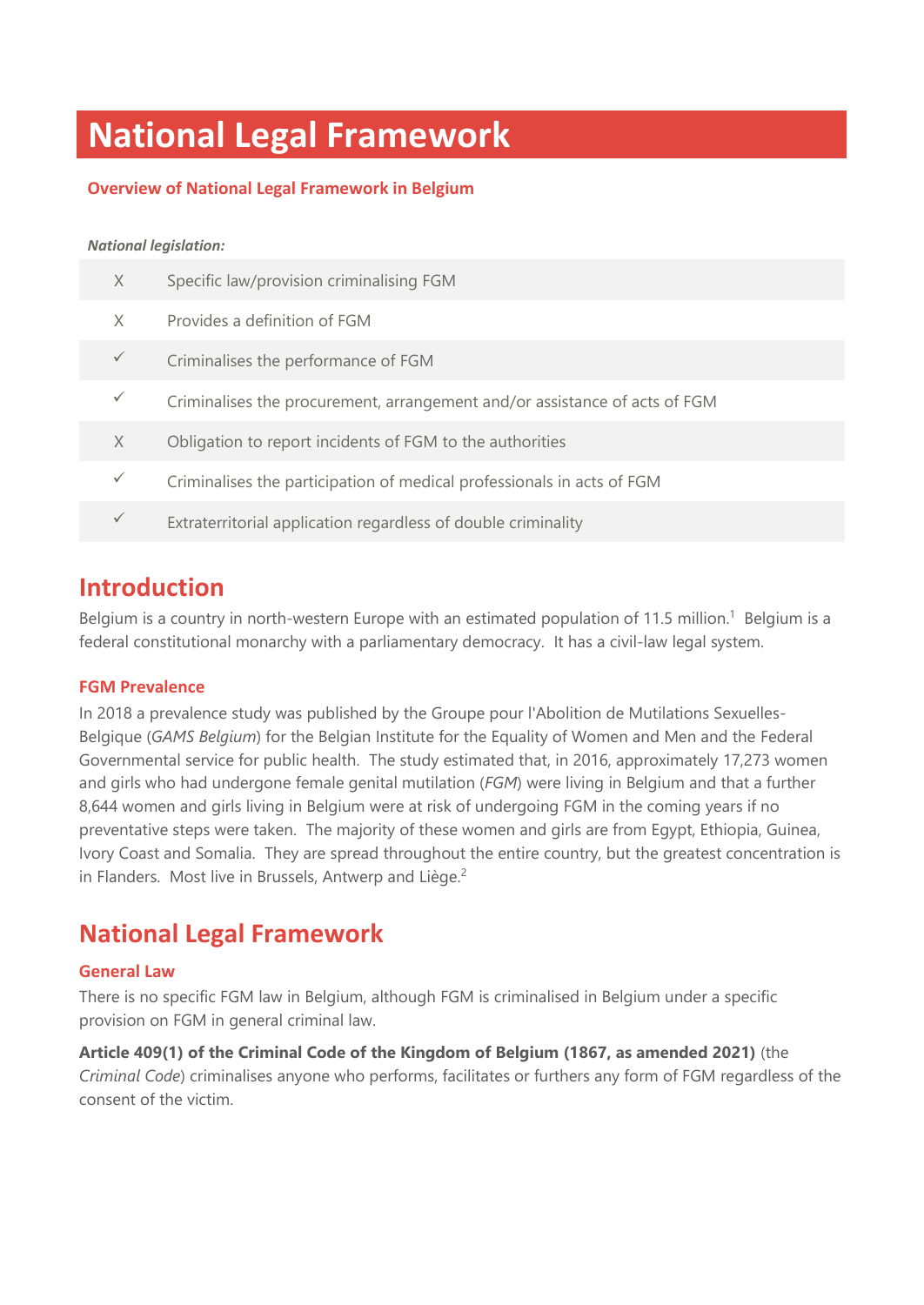#### **Definition of FGM**

**Article 409(1) of the Criminal Code** does not contain a detailed definition of FGM. However, it does explicitly specify that any form of FGM is prohibited. It is, therefore, likely that the definition by the World Health Organization (*WHO*) is adhered to. The WHO definition is also maintained in the prevalence study that was done for the Federal Government's service for public health.<sup>3</sup>

#### **Women and Girls of All Ages**

The performance of FGM on women and girls of all ages has been criminalised in Belgium. **Article 409(1) of the Criminal Code** does not differentiate on age when it comes to the prohibition of FGM. The age of the victim can be an aggravating circumstance, however. **Article 409(2)** prescribes a higher sentence when the victim is a minor.

Moreover, the limitation period depends of the age of the victim. **Article 21bis(2) of the Preliminary Title of the Code of Criminal Procedure** states that the criminal proceedings cannot be time-barred when FGM has been performed on a minor. In other cases, the limitation period is ten years.

#### **Procuring, Aiding and Abetting**

Procuring, aiding and abetting FGM have been criminalised in Belgium (**Article 409(1) of the Criminal Code**). Someone who procures FGM is likely to be seen as a 'perpetrator' under **Article 66 of the Criminal Code**.

In Belgium one does not have to directly commit the crime to be held criminally liable as a perpetrator. Article 66 prescribes that a perpetrator is also someone who directly contributed to the commission of a crime and someone who, through gifts, promises, threats, abuse of authority or power, criminal scheming or deception, instigated the commission of a crime. When parents pay a cutter to perform FGM on their daughter, they could be seen as instigating the commission of the crime through gifts and, depending on their subsequent involvement, contributing directly to the commission.

Although there is a general provision (**Article 67**) on accessories in the Criminal Code, **Article 409(1)** also explicitly criminalises aiding and abetting FGM and even puts this on an equal footing with directly committing FGM. It prescribes the same sentences for committing, facilitating and furthering FGM.

#### **Allowing the Use of Premises**

Allowing the use of premises for FGM is criminalised in Belgium under **Article 409(1) of the Criminal Code**. Article 409(1) explicitly criminalises facilitating and furthering FGM. A person clearly facilitates the commission of FGM by allowing the use of premises.

#### **Providing or Possessing Tools**

Likewise, providing tools for the specific purpose of FGM is criminalised in Belgium under **Article 409**, since it facilitates and furthers the commission of FGM. This is also confirmed by the general provision on accessories to crime, **Article 67 of the Criminal Code**, which prescribes that anyone who provided any tool that has served the crime, knowing it was for that purpose, is an accessory to the crime.

Possessing tools for the specific purpose of FGM has not been criminalised in Belgium. **Article 409** does not mention preparing FGM, and the **Criminal Code** does not contain a general provision criminalising preparing for a crime. Simply possessing tools for the purpose of FGM also does not qualify as a punishable attempt under Belgian criminal law.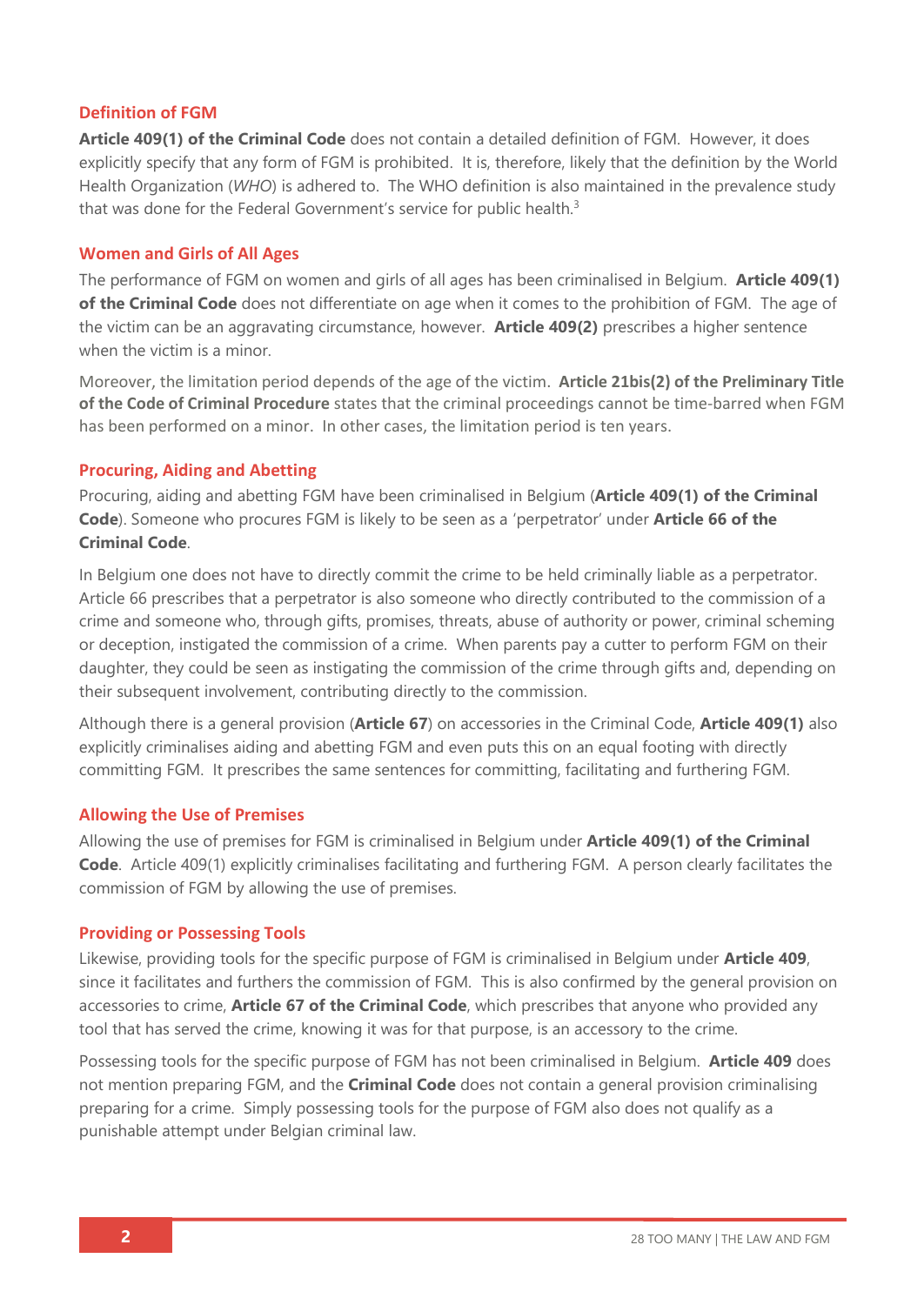**Article 51** describes an 'attempt' as the beginning of the execution of a crime that was stopped or ineffective, despite the perpetrator's intention. When someone only possesses tools, the execution of the crime has not yet started.

#### **Failure to Report FGM**

Failing to report FGM has not been explicitly criminalised in Belgium. The **Criminal Code** does, however, contain exceptions to professional secrecy for FGM under **Articles 458 and 458bis**, and FGM falls under the general provision on culpable omission in **Article 422bis**.

**Article 458** exempts from professional secrecy anyone who, by status or profession, has knowledge of certain secrets, if they are called upon as witnesses in court cases or by parliamentary inquisitory committees and if a law, decree or ordinance requires or permits them to divulge such secrets.

**Article 458bis** exempts from professional secrecy anyone who, by status or profession, has knowledge of, *inter alia*, a crime as described in Article 409 (such as FGM) committed against a minor or other vulnerable person, when reporting the crime to a 'head public prosecutor' if:

- there is a serious and imminent danger to the physical or mental integrity of the minor or vulnerable person concerned and he is unable, alone or with the help of third parties, to protect that integrity; or
- there are indications of a serious and real danger that other minors or vulnerable persons concerned may be victims of the offences provided for in the abovementioned articles and that he is not in a position, alone or with the help of third parties, to protect that integrity.

Failure to report FGM also falls under **Article 422bis**, which concerns culpable omission. Anyone who fails to help or provide assistance to someone who is in great danger if (1) either he himself has established his condition or that condition has been described to him by those who call upon his assistance, and (2) that person could help without serious danger to himself or others, can be punished with imprisonment for eight days up to one year and/or with a fine from fifty to five hundred euros. This punishment will be increased to two years if the person in danger is a minor or in a vulnerable state.

#### **Medicalised FGM**

There is no specific provision in the Criminal Code criminalising performing or assisting in medicalised FGM. However, medicalised FGM will also fall under the general prohibition on FGM under **Article 409 of the Criminal Code**.

#### **Extraterritoriality**

Belgian law extends extraterritorial application of the Criminal Code abroad. **Article 10ter(2) of the Preliminary Title of the Code of Criminal Procedure** prescribes that anyone can be prosecuted in Belgium if they have, *inter alia*, committed FGM on a minor outside of the territory of Belgium.

However, if the suspect is a foreigner and the victim a Belgian subject at the time, and the suspect person is not found in Belgium, the prosecution, including the investigation, can only take place if ordered by the federal prosecutor or a 'head public prosecutor' (**Article 10ter(4) of the Preliminary Title of the Code of Criminal Procedure**).

It is remarkable that, apparently, anyone who is found on Belgian territory can be prosecuted for FGM committed abroad, regardless of their own nationality or that of the victim.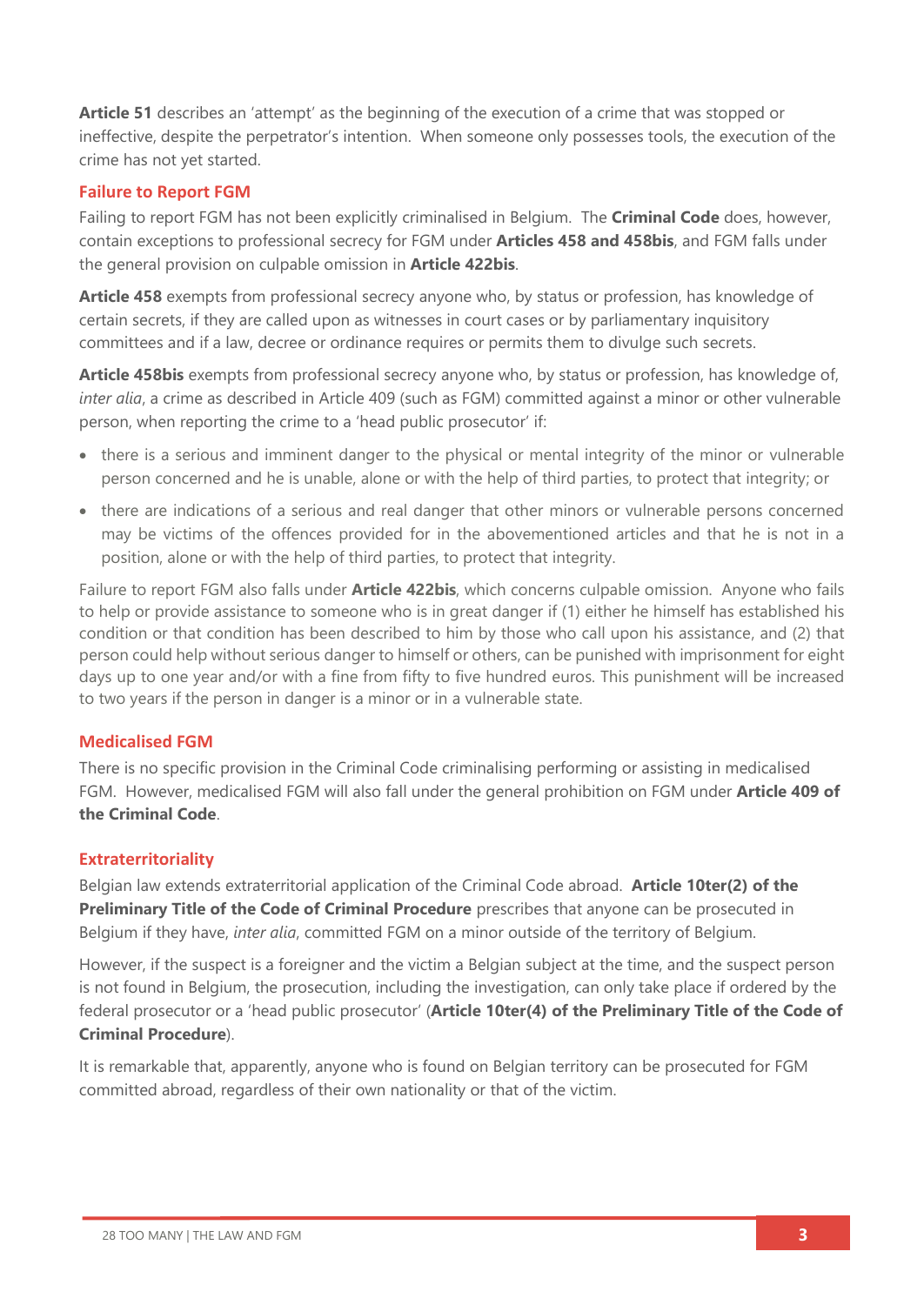## **Penalties**

The penalties for FGM in Belgium are dependent on:

- the age of the victim;
- the intention of the perpetrator;
- the consequences of the FGM; and
- the relationship between the victim and the perpetrator.

If someone commits, facilitates or furthers the commission of FGM on an adult woman, the sentence is *three-to-five years' imprisonment* under **Article 409(1)**.

If FGM is committed on a minor or for a profit, the sentence is *five-to-seven years' imprisonment* under **Article 409(2)**.

If the FGM causes a seemingly incurable disease or incapacity to work for more than four months, the sentence is *five- to ten-years' imprisonment* under **Article 409(3)**.

If the victim is a minor or someone who is dependent on another's care and the perpetrator is a parent or other blood relative, in ascending order, or a person who has the minor or the dependant under care or custody, or a person who occasionally or habitually lives with the victim, **Article 409(5)** prescribes that:

- the minimum sentence under Article 409(1) is doubled, resulting in a minimum sentence of *six years' imprisonment*;
- two years are added to the minimum sentence under Article 409(2), resulting in a minimum sentence of *seven years' imprisonment*; and
- two years are added to the minimum sentence under Article 409(3), resulting in a minimum sentence of *seven years' imprisonment*.

## **Protection**

#### **Protecting Uncut Girls and Women**

There are general child protection laws that protect uncut girls. **Article 30 of the Law on Youth Protection** prescribes that, when the health and safety of a minor are in danger, a juvenile court can order a measure of assistance if so claimed by the office of the public prosecutor. **Article 31** of the same law prescribes that the measure must ensure the help of the child protection committee or depute to whomever has the child in care, usually the parents, and may order that:

- the minor be submitted to the supervision of the child protection committee or a depute; or
- in exceptional circumstances, the minor be placed out of the home into the care of a reliable person or an appropriate institution.

**Article 36** prescribes that a juvenile court can take into consideration claims by the office of the public prosecutor regarding minors whose health or safety are in danger.

These general pillars are worked out in great detail in separate laws for each lingual community in Belgium: the Flemish(/Dutch)-speaking parts, the French-speaking part, the German-speaking part and Brussels Capital Region. Furthermore, the child protection laws specifically seem to focus on what minors may do to themselves and providing measures for that.

There are no specific or general laws protecting uncut women, aside from general criminal law.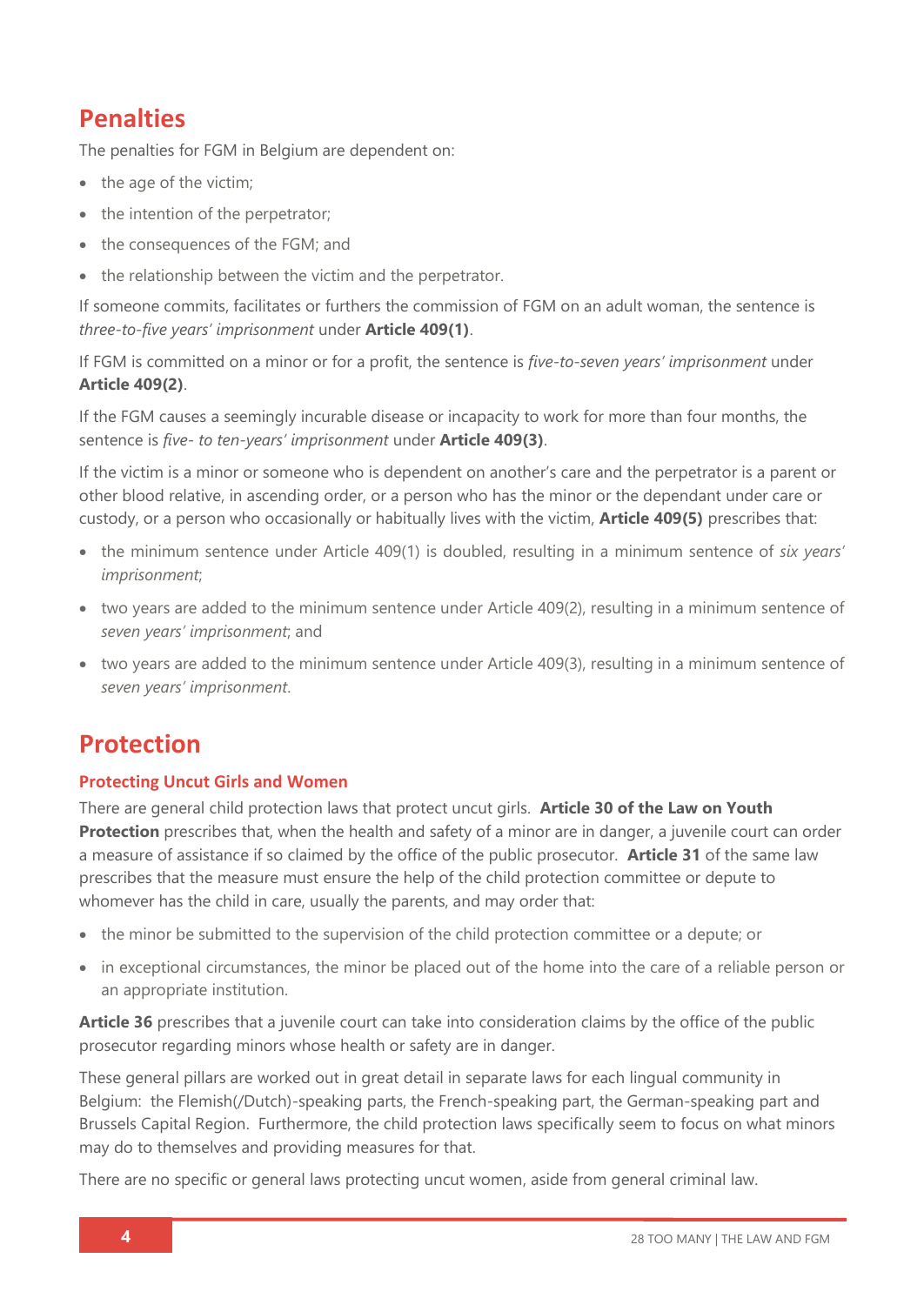# **Implementation of The Law**

#### **Court Cases**

There are no Belgian court cases in relation to FGM known to 28 Too Many.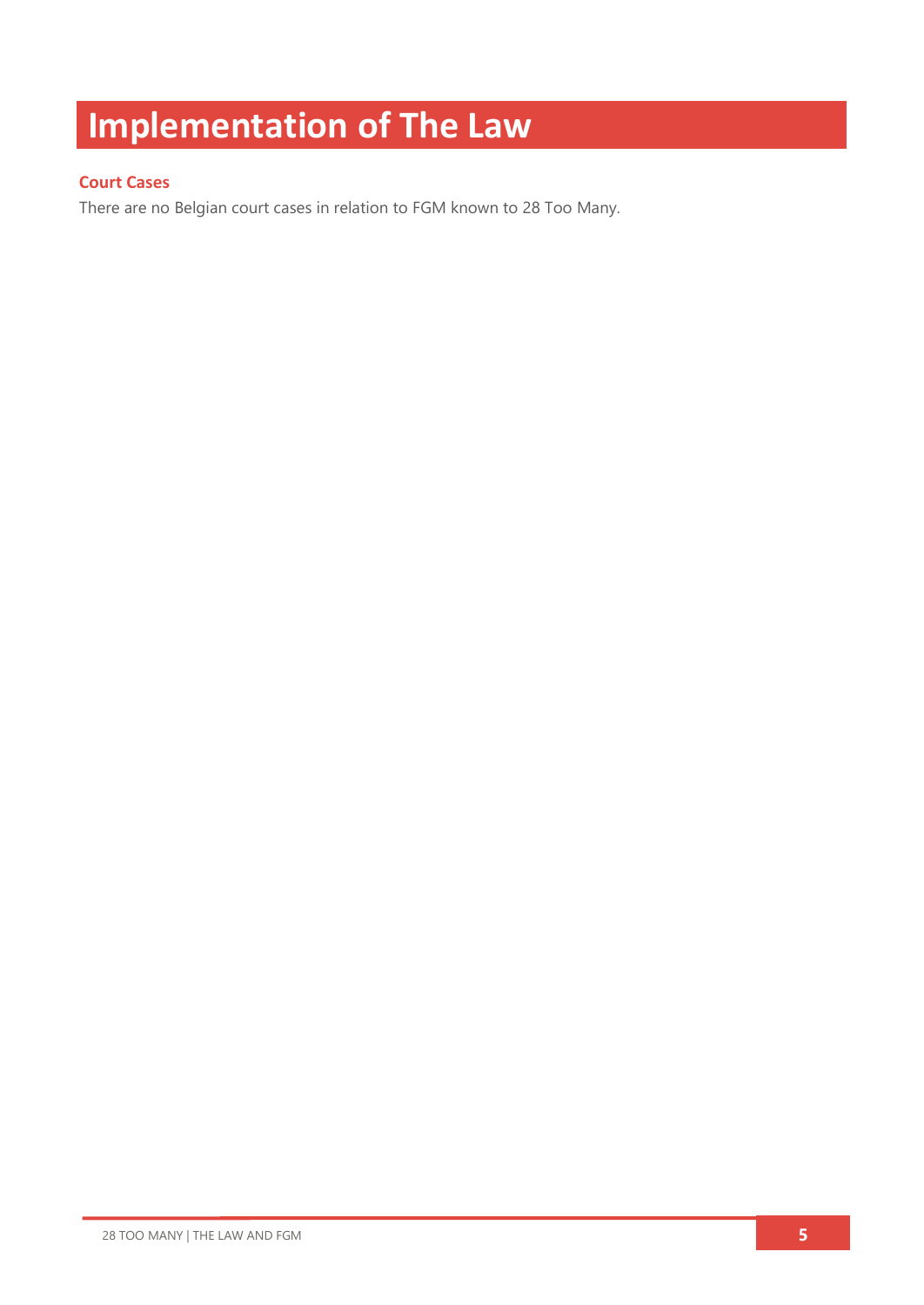## **Conclusions and Recommendations**

#### **Conclusions**

FGM is criminalised in Belgium under a specific provision in general criminal law, **Article 409 of the Criminal Code**. **Medicalised FGM** is not specifically addressed, but is likely to be covered by the general criminality of FGM.

The law specifically criminalises all **types of FGM**; however, 'FGM' is not further defined. Presumably, the WHO's definition is maintained.

Participating in FGM, which includes procuring, aiding and abetting it, is criminalised under **Article 409 of the Criminal Code**.

There is no **obligation to report** FGM in Belgium, but reporting FGM is not considered a breach of professional secrecy laws.

Belgian law extends **extraterritorial application** to the performance of FGM, regardless of double criminality, to anyone who has performed FGM on a minor and is found in Belgium.

#### **Recommendations**

We recommend that Belgium instate an obligation for (at least) relevant professionals and institutions to report cases where FGM has been committed and cases where there are reasonable grounds to believe that FGM may be committed imminently.

We recommend that Belgium reconsider its current child protection laws. These are extensive, (unnecessarily) detailed and complicated, yet miss crucial possibilities such as parents or minors themselves making application to the juvenile court for protection, or instating a system similar to the British Female Genital Mutilation Protections Orders that guarantees efficient protection of girls and women at risk of FGM and other harmful traditional practices.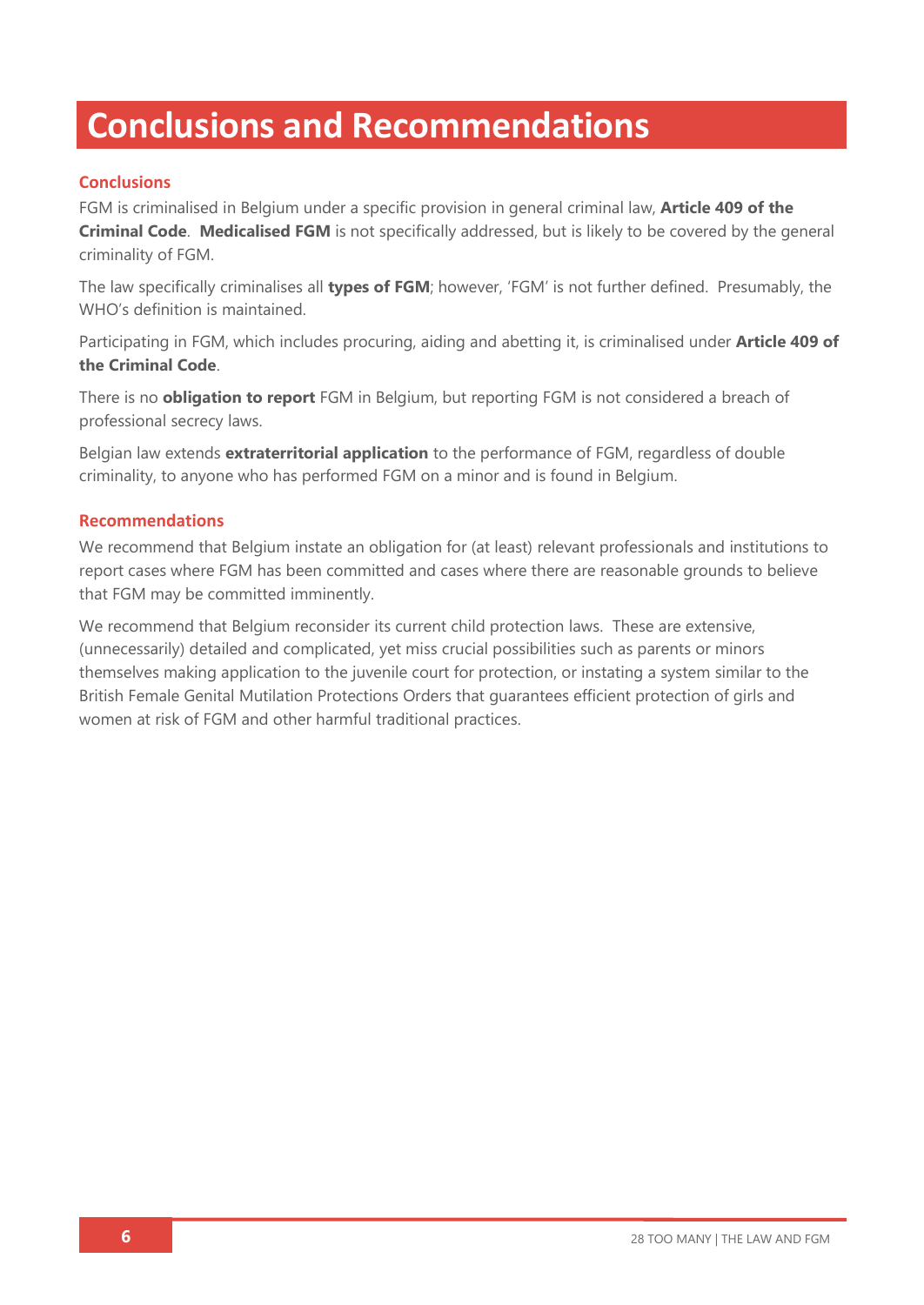# **Appendix I: International and Regional Treaties**

| <b>BELGIUM</b>                                                                                                   | <b>Signed</b>        | Ratified/<br><b>Acceded</b> | <b>Reservations</b><br>on reporting? |  |  |
|------------------------------------------------------------------------------------------------------------------|----------------------|-----------------------------|--------------------------------------|--|--|
| <b>International</b>                                                                                             |                      |                             |                                      |  |  |
| <b>International Covenant on Civil &amp; Political Rights</b><br>$(1966)$ $(ICCPR)^4$                            | $\checkmark$<br>1968 | $\checkmark$<br>1983        | No                                   |  |  |
| <b>International Covenant on Economic, Social &amp;</b><br>Cultural Rights (1966) (ICESCR) <sup>5</sup>          | $\checkmark$<br>1968 | $\checkmark$<br>1983        | No.                                  |  |  |
| <b>Convention on the Elimination of All forms of</b><br>Discrimination Against Women (1979) (CEDAW) <sup>6</sup> | $\checkmark$<br>1980 | $\checkmark$<br>1985        | <b>No</b>                            |  |  |
| Convention on the Rights of the Child (1989) (CRC) <sup>7</sup>                                                  | $\checkmark$<br>1990 | $\checkmark$<br>1991        | No                                   |  |  |
| <b>Regional</b>                                                                                                  |                      |                             |                                      |  |  |
| <b>Istanbul Convention</b> <sup>8</sup>                                                                          | $\checkmark$<br>2012 | $\checkmark$<br>2016        | No                                   |  |  |
| <b>European Convention on Human Rights<sup>9</sup></b>                                                           | $\checkmark$<br>1950 | $\checkmark$<br>1955        | <b>No</b>                            |  |  |

**'Signed'**: a treaty is signed by countries following negotiation and agreement of its contents.

**'Ratified'**: once signed, most treaties and conventions must be ratified (i.e. approved through the standard national legislative procedure) to be legally effective in that country.

**'Acceded'**: when a country ratifies a treaty that has already been negotiated by other states.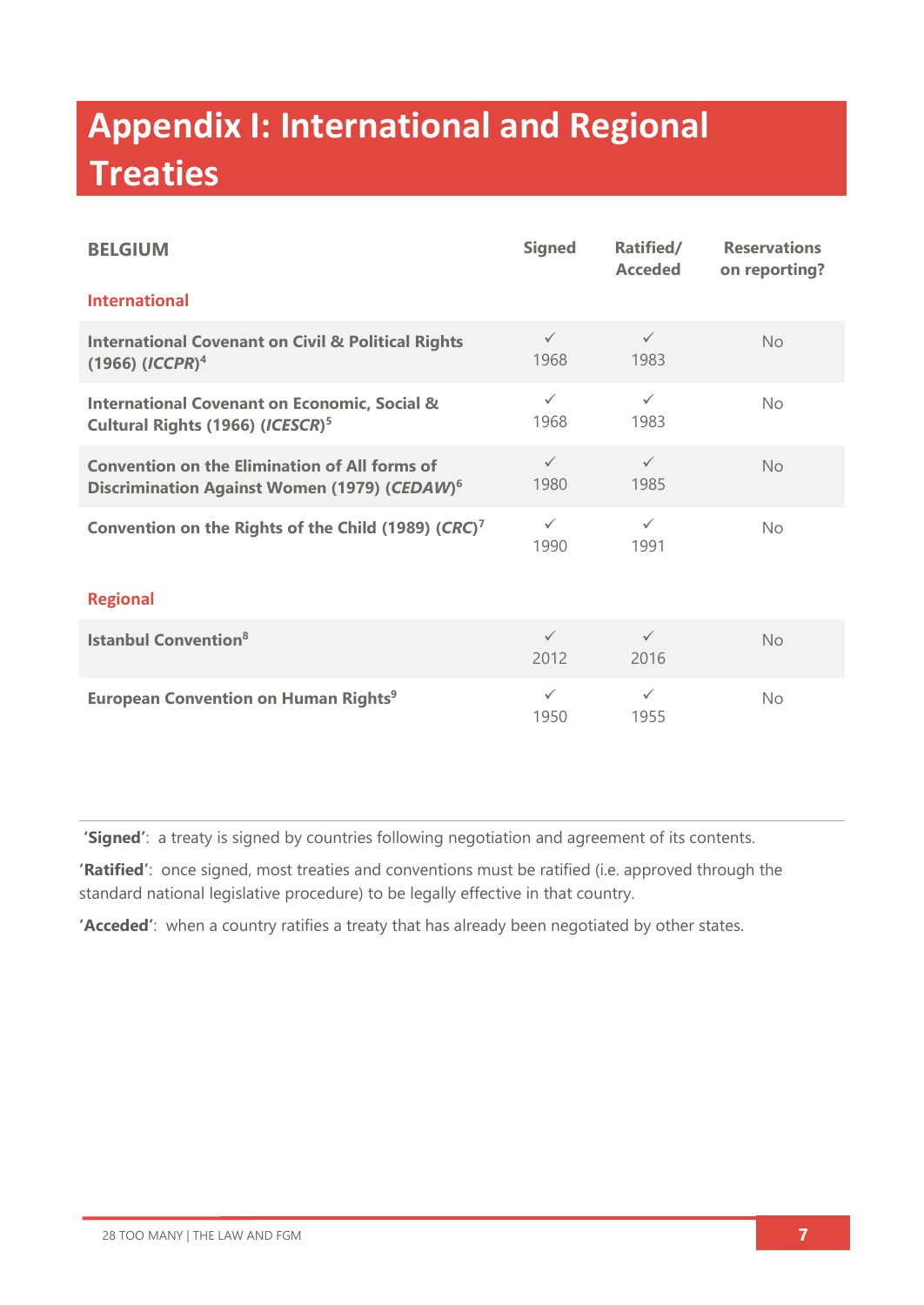## **Appendix II: National Laws**

## **Criminal Code**

#### **Art. 51**

Strafbare poging bestaat, wanneer het voornemen om een misdaad of een wanbedrijf te plegen zich heeft geopenbaard door uitwendige daden die een begin van uitvoering van die misdaad of van dat wanbedrijf uitmaken en alleen ten gevolge van omstandigheden, van de wil van de dader onafhankelijk, zijn gestaakt of hun uitwerking hebben gemist.

Il y a tentative punissable lorsque la résolution de commettre un crime ou un délit a été manifestée par des actes extérieurs qui forment un commencement d'exécution de ce crime ou de ce délit, et qui n'ont été suspendus ou n'ont manqué leur effet que par des circonstances indépendantes de la volonté de l'auteur.

#### **Art. 66**

Als daders van een misdaad of een wanbedrijf worden gestraft :

- Zij die de misdaad of het wanbedrijf hebben uitgevoerd of aan de uitvoering rechtstreeks hebben meegewerkt;
- Zij die door enige daad tot de uitvoering zodanige hulp hebben verleend dat de misdaad of het wanbedrijf zonder hun bijstand niet had kunnen worden gepleegd;
- Zij die, door giften, beloften, bedreigingen, misbruik van gezag of van macht, misdadige kuiperijen of arglistigheden, de misdaad of het wanbedrijf rechtstreeks hebben uitgelokt;
- Zij die, het zij door woorden in openbare bijeenkomsten of plaatsen gesproken, hetzij door enigerlei geschrift, drukwerk, prent of zinnebeeld, aangeplakt, rondgedeeld of verkocht, te koop geboden of openlijk tentoongesteld, het plegen van het feit rechtstreeks hebben uitgelokt, onverminderd de straffen die bij de wet bepaald zijn tegen daders van aanzetting tot misdaden of wanbedrijven, zelfs voor het geval dat die aanzetting zonder gevolg is gebleven.

Seront punis comme auteurs d'un crime ou d'un délit :

- Ceux qui l'auront exécuté ou qui auront coopéré directement à son exécution;
- Ceux qui, par un fait quelconque, auront prêté pour l'exécution une aide telle que, sans leur assistance, le crime ou le délit n'eût pu être commis;
- Ceux qui, par dons, promesses, menaces, abus d'autorité ou de pouvoir, machinations ou artifices coupables, auront directement provoqué à ce crime ou à ce délit;
- Ceux qui, soit par des discours tenus dans des réunions ou dans des lieux publics, soit par des écrits, des imprimés, des images ou emblèmes quelconques, qui auront été affichés, distribués ou vendus, mis en vente ou exposes aux regards du public, auront provoqué directement à le commettre, sans préjudice des peines portées par la loi contre les auteurs de provocations à des crimes ou à des délits, même dans le cas où ces provocations n'ont pas été suivies d'effet.

#### **Art. 67**

Als medeplichtigen aan een misdaad of een wanbedrijf worden gestraft :

- Zij die onderrichtingen hebben gegeven om de misdaad of het wanbedrijf te plegen;
- Zij die wapens, werktuigen of enig ander middel hebben verschaft, die tot de misdaad of het wanbedrijf hebben gediend, wetende dat ze daartoe zouden dienen;
- Zij die, buiten het geval van artikel 66, § 3, met hun weten de dader of de daders hebben geholpen of bijgestaan in daden die de misdaad of het wanbedrijf hebben voorbereid, vergemakkelijkt of voltooid.
- Seront punis comme complices d'un crime ou d'un délit :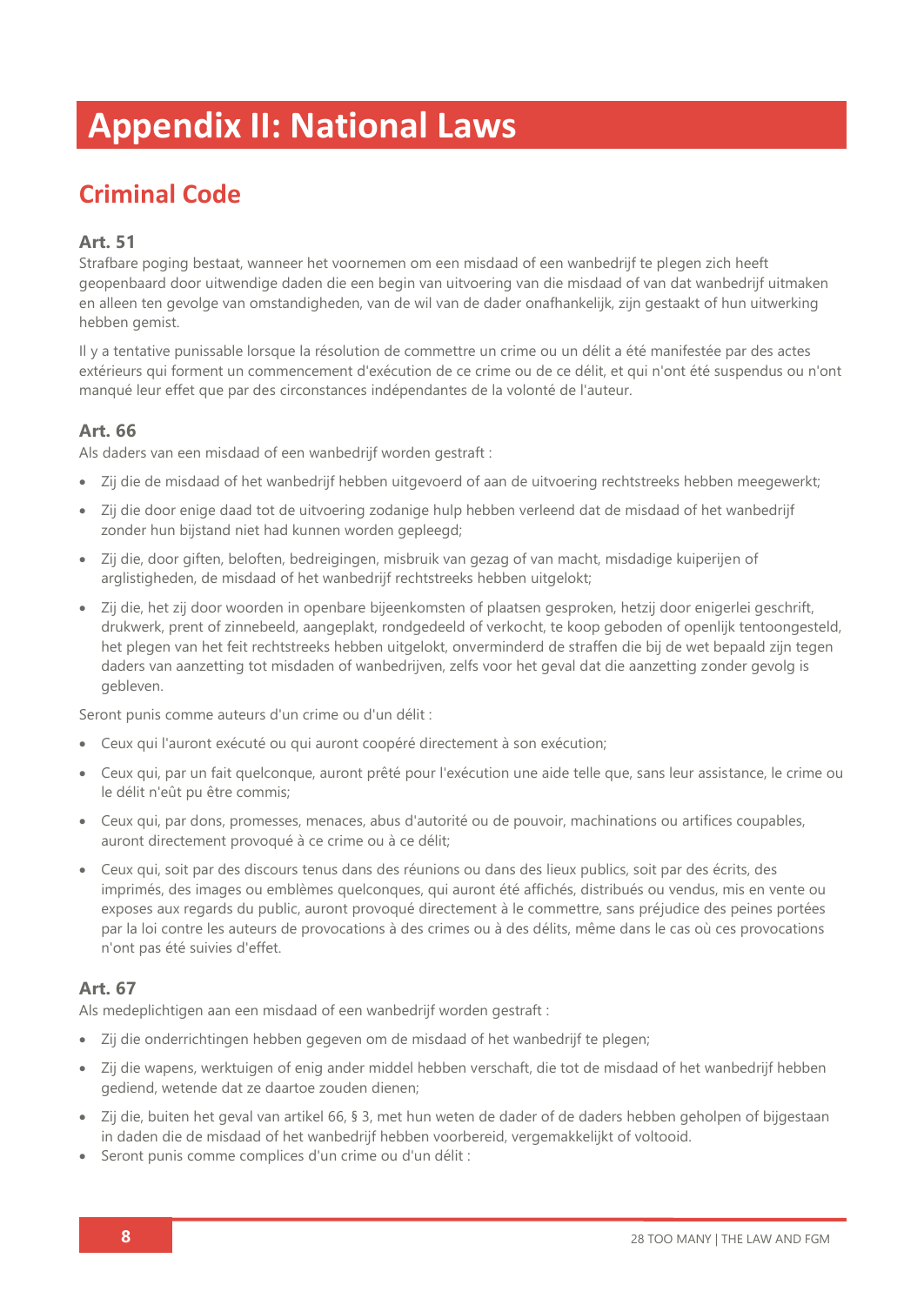- Ceux qui auront donné des instructions pour le commettre;
- Ceux qui auront procuré des armes, des instruments, ou tout autre moyen qui a servi au crime ou au délit, sachant qu'ils devaient y servir;
- Ceux qui, hors le cas prévu par le § 3 de l'article 66, auront, avec connaissance, aidé ou assisté l'auteur ou les auteurs du crime ou du délit dans les faits qui l'ont préparé ou facilité, ou dans ceux qui l'ont consommé.

#### **Art. 409**

§ 1. Hij die eender welke vorm van verminking van de genitaliën van een persoon van het vrouwelijk geslacht uitvoert, vergemakkelijkt of bevordert, met of zonder haar toestemming, wordt gestraft met gevangenisstraf van drie jaar tot vijf jaar.

De poging wordt gestraft met gevangenisstraf van acht dagen tot een jaar. Met dezelfde straf wordt gestraft hij die aanzet tot eender welke vorm van verminking van de genitaliën van een persoon van het vrouwelijk geslacht of er, direct of indirect, schriftelijk of mondeling reclame voor maakt of doet maken, uitgeeft, verdeelt of verspreidt.

- § 2. Indien de verminking uitgevoerd wordt op een minderjarige of met een winstoogmerk, is de straf opsluiting van vijf jaar tot zeven jaar.
- § 3. Indien de verminking een ongeneeslijk lijkende ziekte of een ongeschiktheid tot het verrichten van persoonlijke arbeid van meer dan vier maanden heeft veroorzaakt, is de straf opsluiting van vijf jaar tot tien jaar.
- § 4. Wanneer de verminking zonder het oogmerk om te doden, toch de dood ten gevolge heeft, is de straf opsluiting van tien jaar tot vijftien jaar.
- § 5. Is de in § 1 bedoelde verminking op een minderjarige of een persoon die uit hoofde van zijn lichaams- of geestestoestand niet bij machte is om in zijn onderhoud te voorzien, uitgevoerd door zijn vader, moeder of andere bloedverwanten in de opgaande lijn, of door enige andere persoon die gezag heeft over de minderjarige of de onbekwame, of door een persoon die hen onder zijn bewaring heeft, of door een persoon die occasioneel of gewoonlijk samenwoont met het slachtoffer, dan wordt het minimum van de bij de §§ 1 tot 4 bepaalde straffen verdubbeld in geval van gevangenisstraf en met twee jaar verhoogd in geval van opsluiting.
- § 1er. Quiconque aura pratiqué, facilité ou favorisé toute forme de mutilation des organes génitaux d'une personne de sexe féminin, avec ou sans consentement de cette dernière, sera puni d'un emprisonnement de trois ans à cinq ans.

La tentative sera punie d'un emprisonnement de huit jours à un an. Sera puni de la même peine quiconque aura incité à la pratique de toute forme de mutilation des organes génitaux d'une personne de sexe féminin ou aura, directement ou indirectement, par écrit ou verbalement fait, fait faire, publié, distribué ou diffusé de la publicité en faveur d'une telle pratique.

- § 2. Si la mutilation est pratiquée sur une personne mineure ou dans un but de lucre, la peine sera la réclusion de cinq ans à sept ans.
- § 3. Lorsque la mutilation a causé une maladie paraissant incurable ou une incapacité de travail personnel de plus de quatre mois, la peine sera la réclusion de cinq ans à dix ans.
- § 4. Lorsque la mutilation faite sans intention de donner la mort l'aura pourtant causée, la peine sera la réclusion de dix ans à quinze ans.
- § 5. Si la mutilation visée au § 1er a été pratiquée sur un mineur ou une personne qui, en raison de son état physique ou mental, n'était pas à même de pourvoir à son entretien, par ses père, mère ou autres ascendants, toute autre personne ayant autorité sur le mineur ou l'incapable ou en ayant la garde, ou toute personne qui cohabite occasionnellement ou habituellement avec la victime, le minimum des peines portées aux §§ 1er à 4 sera doublé s'il s'agit d'un emprisonnement, et augmenté de deux ans s'il s'agit de réclusion.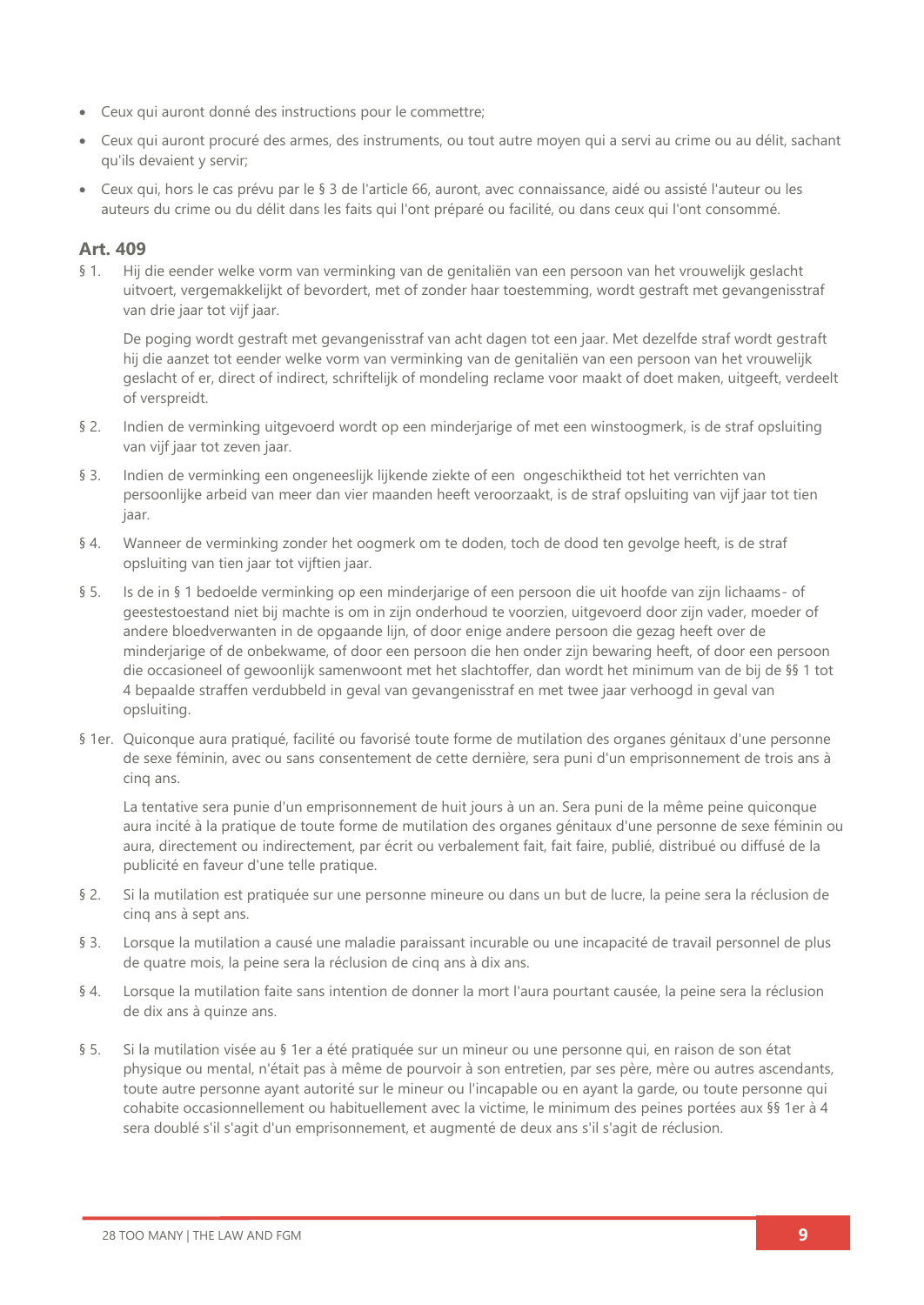#### **Ar. 458**

Geneesheren, heelkundigen, officieren van gezondheid, apothekers, vroedvrouwen en alle andere personen die uit hoofde van hun staat of beroep kennis dragen van geheimen die hun zijn toevertrouwd, en deze bekendmaken buiten het geval dat zij geroepen worden om in rechte (of voor een parlementaire onderzoekscommissie) getuigenis af te leggen en buiten het geval dat de wet, het decreet of de ordonnantie hen verplicht of toelaat die geheimen bekend te maken, worden gestraft met gevangenisstraf van een jaar tot drie jaar en een geldboete van honderd euro tot duizend euro of met een van die straffen alleen.

Les médecins, chirurgiens, officiers de santé, pharmaciens, sages-femmes et toutes autres personnes dépositaires, par état ou par profession, des secrets qu'on leur confie, qui, hors le cas où ils sont appelés à rendre témoignage en justice (ou devant une commission d'enquête parlementaire) et celui où la loi, le décret ou l'ordonnance les oblige ou les autorise à faire connaître ces secrets, les auront révélés, seront punis

d'un emprisonnement d'un an à trois ans et d'une amende de cent euros à mille euros ou d'une de ces peines seulement.

#### **Art. 458bis**

Eenieder, die uit hoofde van zijn staat of beroep houder is van geheimen en hierdoor kennis heeft van een misdrijf zoals omschreven in de artikelen 371/1 tot 377, 377quater, 379, 380, 383bis, §§ 1 en 2, 392 tot 394, 396 tot 405ter, 409, 423, 425, 426 en 433quinquies, gepleegd op een minderjarige of op een persoon die kwetsbaar is ten gevolge van zijn leeftijd, zwangerschap, partnergeweld, gebruiken van geweld, gepleegd omwille van culturele drijfveren, gewoontes, tradities, religie of de zogenaamde "eer", een ziekte dan wel een lichamelijk of geestelijk gebrek of onvolwaardigheid kan, onverminderd de verplichtingen hem opgelegd door artikel 422bis, het misdrijf ter kennis brengen van de procureur des Konings, hetzij wanneer er een ernstig en dreigend gevaar bestaat voor de fysieke of psychische integriteit van de minderjarige of de bedoelde kwetsbare persoon en hij deze integriteit niet zelf of met hulp van anderen kan beschermen, hetzij wanneer er aanwijzingen zijn van een gewichtig en reëel gevaar dat andere minderjarigen of bedoelde kwetsbare personen het slachtoffer worden van de in voormelde artikelen bedoelde misdrijven en hij deze integriteit niet zelf of met hulp van anderen kan beschermen.

Toute personne qui, par état ou par profession, est dépositaire de secrets et a de ce fait connaissance d'une infraction prévue aux articles 371/1 à 377, 377quater, 379, 380, 383bis, §§ 1er et 2, 392 à 394, 396 à 405ter, 409, 423, 425, 426 et 433quinquies, qui a été commise sur un mineur ou sur une personne qui est vulnérable en raison de son âge, d'un état de grossesse, de la violence entre partenaires, d'actes de violence perpétrés au nom de la culture, de la coutume, de la religion, de la tradition ou du prétendu "honneur", d'une maladie, d'une infirmité ou d'une déficience physique ou mentale peut, sans préjudice des obligations que lui impose l'article 422bis, en informer le procureur du Roi, soit lorsqu'il existe un danger grave et imminent pour l'intégrité physique ou mentale du mineur ou de la personne vulnérable visée, et qu'elle n'est pas en mesure, seule ou avec l'aide de tiers, de protéger cette intégrité, soit lorsqu'il y a des indices d'un danger sérieux et réel que d'autres mineurs ou personnes vulnérables visées soient victimes des infractions prévues aux articles précités et qu'elle n'est pas en mesure, seule ou avec l'aide de tiers, de protéger cette intégrité.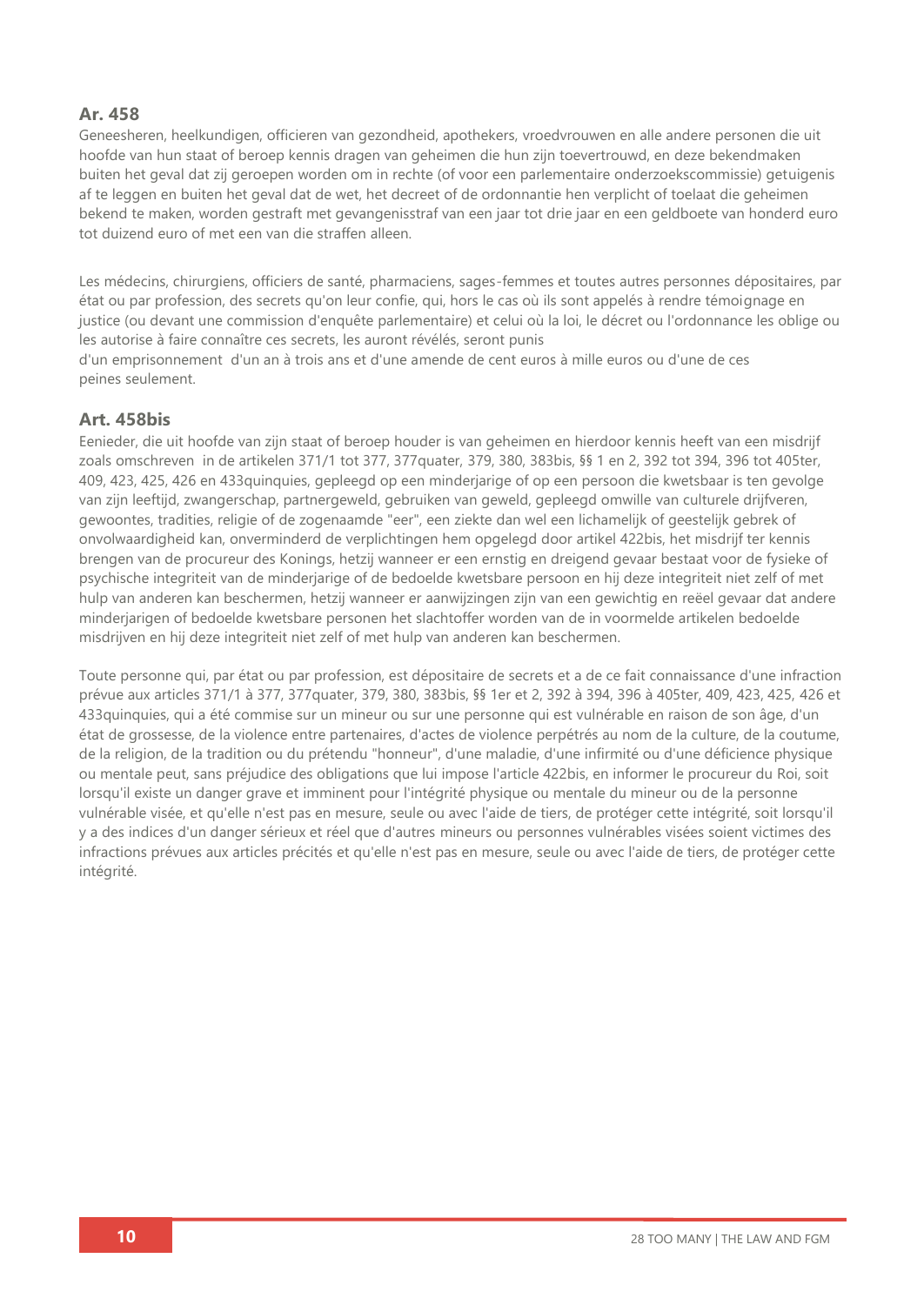## **Preliminary Title of the Code of Criminal Procedure**

#### **Art. 10ter**

Eenieder kan in België vervolgd worden wanneer hij zich buiten het grondgebied van het Rijk schuldig maakt aan:

(2) een van de misdrijven bepaald in de artikelen 371/1 tot 377, 377quater en 409, van hetzelfde Wetboek, indien het feit werd gepleegd op een minderjarige;

Indien de verdachte niet in België wordt gevonden, kan de vervolging, met inbegrip van het onderzoek, ingeval het misdrijf gepleegd werd door een vreemdeling tegen een persoon die op het moment van de feiten een Belgische onderdaan is of tegen een instelling bedoeld in het eerste lid, slechts plaatsgrijpen op vordering van de federale procureur of de procureur des Konings, die eventuele klachten beoordeelt.

Pourra être poursuivie en Belgique toute personne qui aura commis hors du territoire du Royaume :

(2) une des infractions prévues aux articles 371/1 à 377, 377quater et 409, du même Code si le fait a été commis sur la personne d'un mineur;

Si l'inculpé n'est pas trouvé en Belgique, les poursuites, en ce compris l'instruction, ne peuvent être engagées, lorsque l'infraction a été commise par un étranger contre une personne qui, au moment des faits, est un ressortissant belge ou contre une institution visée à l'alinéa 1er, qu'à la requête du procureur fédéral ou du procureur du Roi, qui apprécie les plaintes éventuelles.

### **Law on Youth Protection**

#### **Art. 30**

Wanneer de gezondheid, de veiligheid, de zedelijkheid van een minderjarige gevaar lopen, of wanneer de omstandigheden waarin hij wordt opgevoed, gevaar opleveren, kan de jeugdrechtbank, op vordering van het openbaar ministerie, een maatregel voor opvoedingsbijstand bevelen ten aanzien van degenen die hem onder hun bewaring hebben.

Lorsque la santé, la sécurité, la moralité ou les conditions d'éducation d'un mineur sont compromises, le tribunal de la jeunesse peut, sur réquisition du ministère public, ordonner une mesure d'assistance éducative à l'égard des personnes qui en ont la garde.

#### **Art. 31**

De opvoedingsbijstand verzekert aan de personen die de minderjarige onder hun bewaring hebben, de hulp van het jeugdbeschermingscomité of van een afgevaardigde bij de jeugdbescherming.

Die maatregel kan, daarenboven, naar gelang van de omstandigheden, voor dezelfde personen een of meer van de volgende verplichtingen inhouden :

- 1° de minderjarige onderwerpen aan het toezicht van het jeugdbeschermingscomité of van een afgevaardigde bij de jeugdbescherming;
- 2° hem onderwerpen aan de pedagogische of medische richtlijnen van een centrum voor opvoedkundige voorlichting of geestelijke hygiëne;
- 3° hem geregeld een school voor gewoon of bijzonder onderwijs doen bezoeken;
- 4° uitzonderlijk, hem plaatsen bij een betrouwbaar persoon of in een geschikte inrichting met het oog op zijn huisvesting, behandeling, opvoeding, onderrichting of beroepsopleiding.

Het jeugdbeschermingscomité of de afgevaardigde bij de jeugdbescherming belast met de opvoedingsbijstand, waakt voor de vervulling van deze verplichtingen onder het toezicht van de jeugdrechtbank.

Tot opvoedingsbijstand kan worden besloten afgezien van enigerlei rechtspleging ten opzichte van de minderjarige.

L'assistance éducative assure aux personnes qui ont la garde du mineur l'aide du comité de protection de la jeunesse ou d'un délégué à la protection de la jeunesse.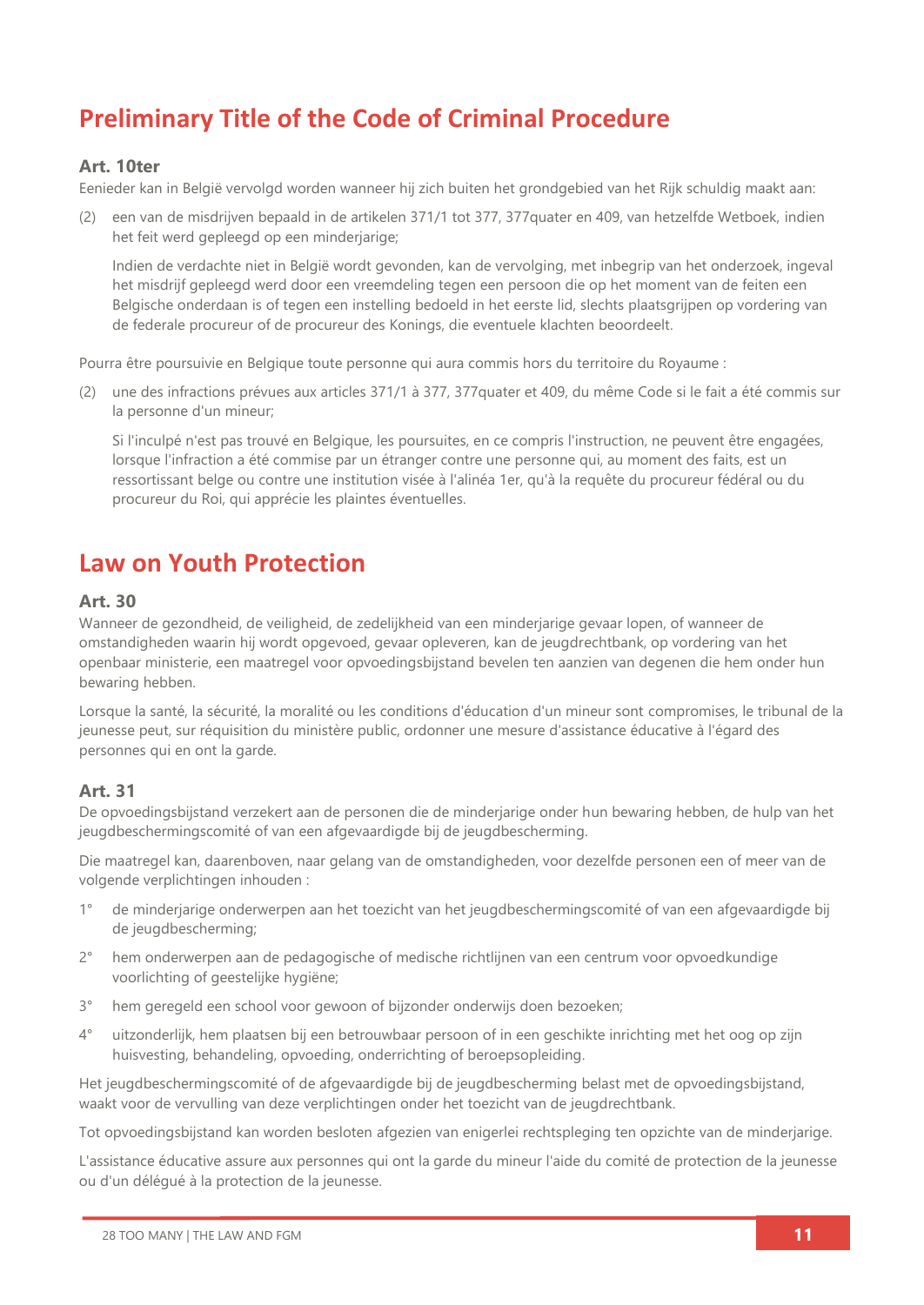Cette mesure peut, en outre, selon les circonstances, comporter pour ces mêmes personnes l'une ou plusieurs des obligations suivantes :

- 1° soumettre le mineur à la surveillance du comité de protection de la jeunesse ou d'un délégué à la protection de la jeunesse;
- 2° le soumettre aux directives pédagogiques ou médicales d'un centre d'orientation éducative ou d'hygiène mentale;
- 3° lui faire fréquenter régulièrement un établissement d'enseignement ordinaire ou spécial;
- 4° exceptionnellement le placer chez une personne digne de confiance ou dans un établissement approprié, en vue de son hébergement, de son traitement, de son éducation, de son instruction ou de sa formation professionnelle.

Le comité de protection de la jeunesse ou le délégué à la protection de la jeunesse chargé de l'assistance éducative, veille à l'accomplissement de ces obligations sous le contrôle du tribunal de la jeunesse.

L'assistance éducative peut être ordonnée indépendamment de toute procédure à l'égard du mineur.

#### **Art. 36**

De jeugdrechtbank neemt kennis :

- 1° van de klachten ingediend door de personen die de ouderlijke macht uitoefenen, of in rechte of in feite een minderjarige beneden de leeftijd van achttien jaar onder hun bewaring hebben, die door zijn wangedrag of onbuigzaamheid ernstige redenen tot ontevredenheid geeft;
- 2° van de vorderingen van het openbaar ministerie betreffende minderjarigen wier gezondheid, veiligheid of zedelijkheid gevaar loopt hetzij wegens het milieu waarin zij leven hetzij wegens hun bezigheden, of wanneer de omstandigheden waarin zij worden opgevoed, gevaar opleveren door het gedrag van degenen die hen onder hun bewaring hebben

*…etc.*

Le tribunal de la jeunesse connaît :

- 1° des plaintes formées par les personnes investies de la puissance paternelle ou qui assument la garde en droit ou en fait d'un mineur de moins de dix-huit ans qui, par son inconduite ou son indiscipline, donne de graves sujets de mécontentement;
- 2° des réquisitions du ministère public relatives aux mineurs dont la santé, la sécurité ou la moralité sont mises en danger, soit en raison, du milieu où ils sont élevés, soit par les activités auxquelles ils se livrent, ou dont les conditions d'éducation sont compromises par le comportement des personnes qui en ont la garde;

*…etc.*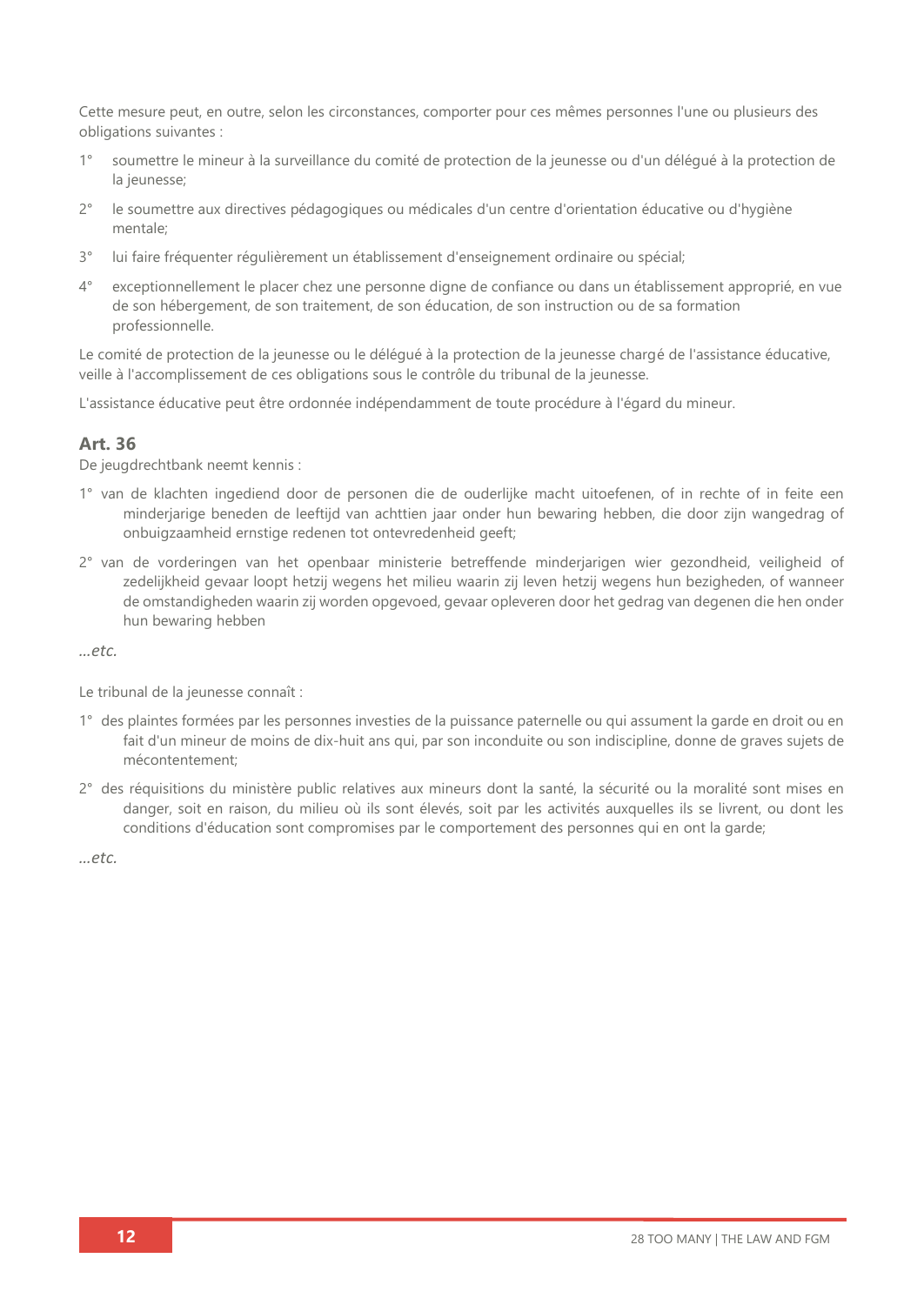- 1 StatBel (2020) *Structuur van de Bevolking*, 26 May 2020. Available at <https://statbel.fgov.be/nl/themas/bevolking/structuur-van-de-bevolking> (accessed 9 June 2021).
- 2 Dominique Dubourg and Fabienne Richard (2018) *Schatting van de prevalentie van in België wonende meisjes en vrouwen die vrouwelijke genitale verminking ondergingen of het risico lopen om verminkt te worden.*  Available in Dutch and French at<http://gams.be/nl/informatie/prevalentiestudie/> (accessed 9 June 2021). Summary available in Dutch at [https://igvm-iefh.belgium.be/nl/nieuws/](https://igvm-iefh.belgium.be/nl/nieuws/prevalentie_van_vrouwelijke_genitale_verminking_in_belgie) [prevalentie\\_van\\_vrouwelijke\\_genitale\\_verminking\\_in\\_belgie](https://igvm-iefh.belgium.be/nl/nieuws/prevalentie_van_vrouwelijke_genitale_verminking_in_belgie) (accessed 9 June 2021).

3 *Ibid.*

- 4 International Covenant on Civil and Political Rights (1966) *United Nations Treaty Collection: Status of Treaties*. Available at [https://treaties.un.org/Pages/](https://treaties.un.org/Pages/ViewDetails.aspx?src=TREATY&mtdsg_no=IV-4&chapter=4&clang=_en) [ViewDetails.aspx?src=TREATY&mtdsg\\_no=IV-4&chapter=4&clang=\\_en](https://treaties.un.org/Pages/ViewDetails.aspx?src=TREATY&mtdsg_no=IV-4&chapter=4&clang=_en) (accessed 9 June 2021).
- 5 International Covenant on Economic, Social and Cultural Rights (1966) *United Nations Treaty Collection: Status of Treaties*. Available at [https://treaties.un.org/Pages/](https://treaties.un.org/Pages/ViewDetails.aspx?src=TREATY&mtdsg_no=IV-3&chapter=4) [ViewDetails.aspx?src=TREATY&mtdsg\\_no=IV-3&chapter=4](https://treaties.un.org/Pages/ViewDetails.aspx?src=TREATY&mtdsg_no=IV-3&chapter=4) (accessed 9 June 2021).
- 6 Convention on the Elimination of All Forms of Discrimination Against Women (1979) *United Nations Treaty Collection: Status of Treaties*. Available at [https://treaties.un.org/Pages/](https://treaties.un.org/Pages/ViewDetails.aspx?src=IND&mtdsg_no=IV-8&chapter=4&clang=_en#9) [ViewDetails.aspx?src=IND&mtdsg\\_no=IV-8&chapter=4&clang=\\_en#9](https://treaties.un.org/Pages/ViewDetails.aspx?src=IND&mtdsg_no=IV-8&chapter=4&clang=_en#9) (accessed 9 June 2021).
- 7 Convention on the Rights of the Child (1989) *United Nation Treaty Collection: Status of Treaties*. Available at [https://treaties.un.org/pages/ViewDetails.aspx?src=TREATY&mtdsg\\_no=IV-11&chapter=4&clang=\\_en](https://treaties.un.org/pages/ViewDetails.aspx?src=TREATY&mtdsg_no=IV-11&chapter=4&clang=_en) (accessed 9 June 2021).
- 8 Council of Europe (2021) *Chart of signatures and ratifications of Treaty 210, Convention on preventing and combating violence against women and domestic violence*. Available at [https://www.coe.int/en/web/conventions/full-list/-/conventions/treaty/197/](https://www.coe.int/en/web/conventions/full-list/-/conventions/treaty/197/?module=signatures-by-treaty&treatynum=210) [?module=signatures-by-treaty&treatynum=210](https://www.coe.int/en/web/conventions/full-list/-/conventions/treaty/197/?module=signatures-by-treaty&treatynum=210) (accessed 9 June 2021).
	- Council of Europe (2021) *Reservations and Declarations for Treaty 210, Convention on preventing and combating violence against women and domestic violence*. Available at [https://www.coe.int/en/web/conventions/full-list/-](https://www.coe.int/en/web/conventions/full-list/-/conventions/treaty/197/?module=declarations-by-treaty&numSte=210&codeNature=0) [/conventions/treaty/197/](https://www.coe.int/en/web/conventions/full-list/-/conventions/treaty/197/?module=declarations-by-treaty&numSte=210&codeNature=0) [?module=declarations-by-treaty&numSte=210&codeNature=0](https://www.coe.int/en/web/conventions/full-list/-/conventions/treaty/197/?module=declarations-by-treaty&numSte=210&codeNature=0) (accessed 9 June 2021).
- 9 Council of Europe (2021) *Chart of Signatures and Ratifications of Treaty 005, Convention for the Protection of Human Rights and Fundamental Freedoms*. Available at [coe.int/en/web/conventions/full-list/-](file://///System/Volumes/Data/Work%20files/28TooMany/28TM_EUReport%20Design/28TM_EUROPEReports/BELGIUM/coe.int/en/web/conventions/full-list/-/conventions/treaty/005/signatures%253fmodule=signatures-by-treaty&treatynum=005) [/conventions/treaty/005/signatures?module=signatures-by-treaty&treatynum=005](file://///System/Volumes/Data/Work%20files/28TooMany/28TM_EUReport%20Design/28TM_EUROPEReports/BELGIUM/coe.int/en/web/conventions/full-list/-/conventions/treaty/005/signatures%253fmodule=signatures-by-treaty&treatynum=005) (accessed 9 June 2021).
	- Council of Europe (2021) *Reservations and Declarations for Treaty 005, Convention for the Protection of Human Rights and Fundamental Freedoms*. Available at [https://www.coe.int/en/web/conventions/full-list/-](https://www.coe.int/en/web/conventions/full-list/-/conventions/treaty/005/?module=declarations-by-treaty&numSte=005&codeNature=0) [/conventions/treaty/005/](https://www.coe.int/en/web/conventions/full-list/-/conventions/treaty/005/?module=declarations-by-treaty&numSte=005&codeNature=0)

[?module=declarations-by-treaty&numSte=005&codeNature=0](https://www.coe.int/en/web/conventions/full-list/-/conventions/treaty/005/?module=declarations-by-treaty&numSte=005&codeNature=0) (accessed 9 June 2021).

*Cover images: 'African Girl' and 'Belgium City', both from Canva stock library.*

*Please note that the use of a photograph of any girl or woman in this report does not imply that she has, nor has not, undergone FGM.*